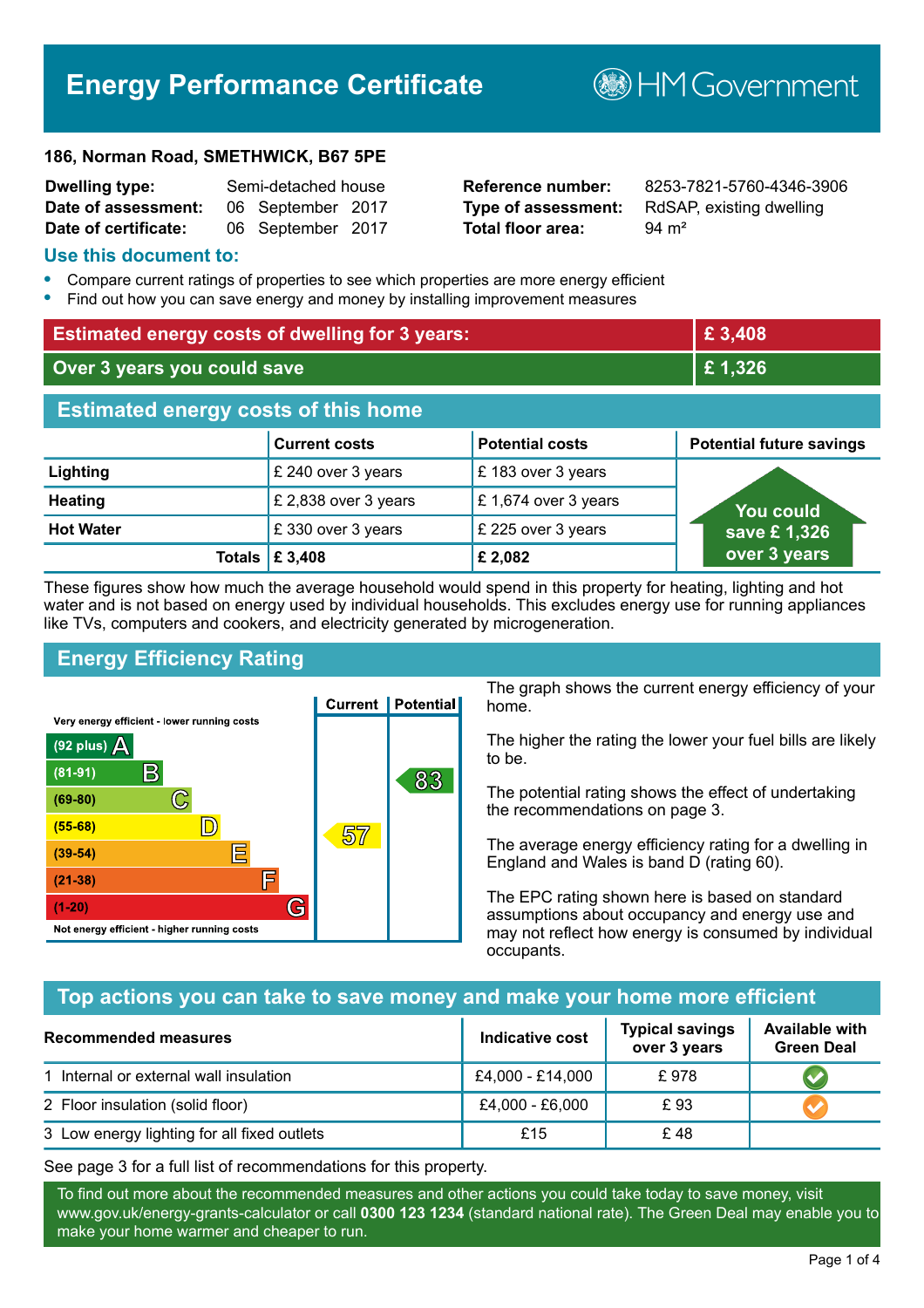**Energy Performance Certificate**

#### **Summary of this home's energy performance related features**

| <b>Element</b>        | <b>Description</b>                             | <b>Energy Efficiency</b> |
|-----------------------|------------------------------------------------|--------------------------|
| Walls                 | Solid brick, as built, no insulation (assumed) | ★☆☆☆☆                    |
| Roof                  | Pitched, 250 mm loft insulation                | ★★★★☆                    |
|                       | Flat, no insulation (assumed)                  | ★☆☆☆☆                    |
| Floor                 | Suspended, no insulation (assumed)             |                          |
|                       | Solid, no insulation (assumed)                 |                          |
| Windows               | Fully double glazed                            | ★★★☆☆                    |
| Main heating          | Boiler and radiators, mains gas                | ★★★★☆                    |
| Main heating controls | Programmer, TRVs and bypass                    | ★★★☆☆                    |
| Secondary heating     | None                                           |                          |
| Hot water             | From main system                               | ★★★★☆                    |
| Lighting              | Low energy lighting in 70% of fixed outlets    | *****                    |

Current primary energy use per square metre of floor area: 319 kWh/m² per year

The assessment does not take into consideration the physical condition of any element. 'Assumed' means that the insulation could not be inspected and an assumption has been made in the methodology based on age and type of construction.

#### **Low and zero carbon energy sources**

Low and zero carbon energy sources are sources of energy that release either very little or no carbon dioxide into the atmosphere when they are used. Installing these sources may help reduce energy bills as well as cutting carbon. There are none provided for this home.

# **Your home's heat demand**

For most homes, the vast majority of energy costs derive from heating the home. Where applicable, this table shows the energy that could be saved in this property by insulating the loft and walls, based on typical energy use (shown within brackets as it is a reduction in energy use).

| <b>Heat demand</b>           | <b>Existing dwelling</b> | Impact of loft<br>insulation | Impact of cavity<br>wall insulation | Impact of solid<br>wall insulation |
|------------------------------|--------------------------|------------------------------|-------------------------------------|------------------------------------|
| Space heating (kWh per year) | 16.410                   | N/A                          | N/A                                 | (6, 487)                           |
| Water heating (kWh per year) | 2,208                    |                              |                                     |                                    |

You could receive Renewable Heat Incentive (RHI) payments and help reduce carbon emissions by replacing your existing heating system with one that generates renewable heat, subject to meeting minimum energy efficiency requirements. The estimated energy required for space and water heating will form the basis of the payments. For more information, search for the domestic RHI on the www.gov.uk website.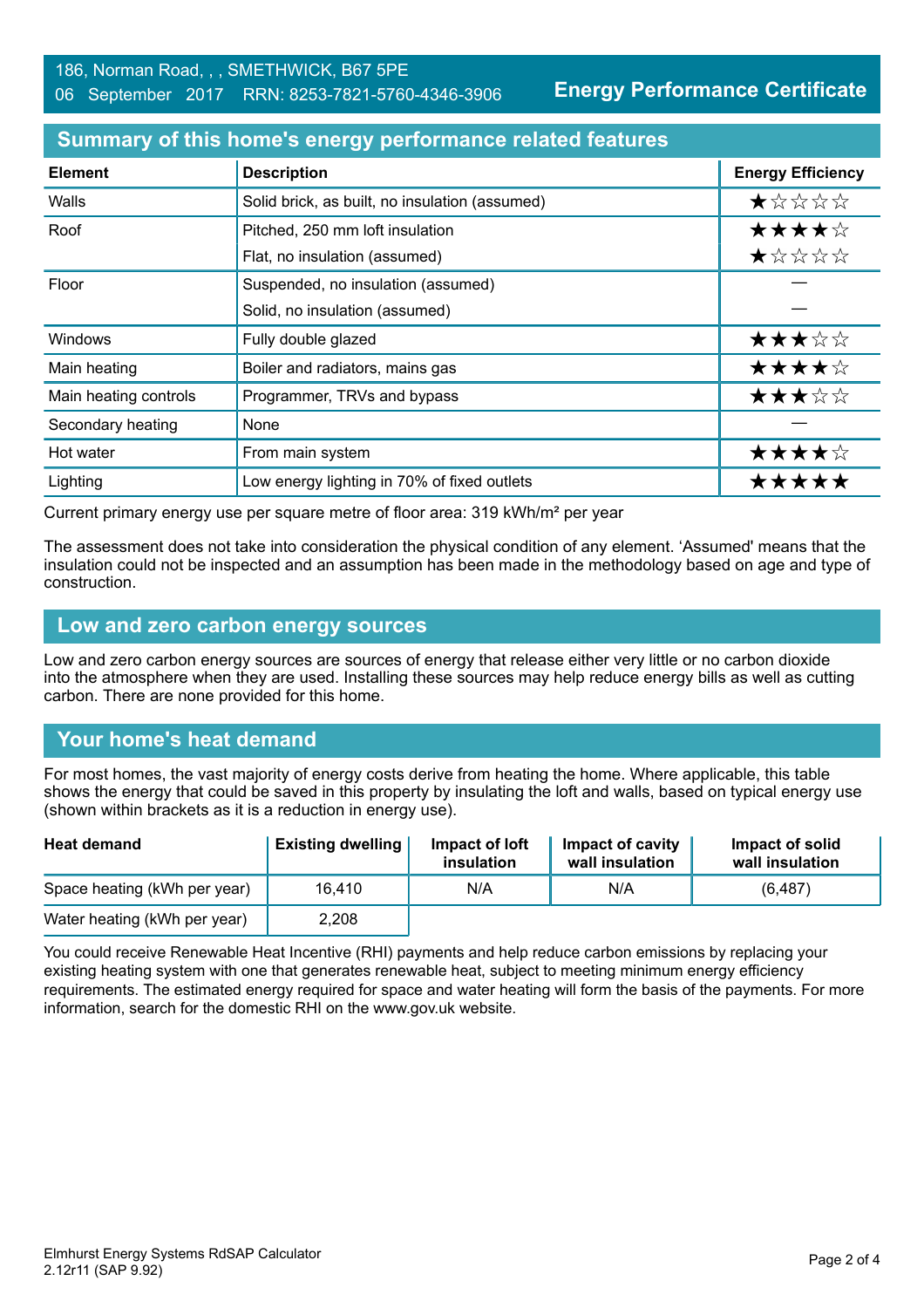#### **Recommendations**

The measures below will improve the energy performance of your dwelling. The performance ratings after improvements listed below are cumulative; that is, they assume the improvements have been installed in the order that they appear in the table. Further information about the recommended measures and other simple actions you could take today to save money is available at www.gov.uk/energy-grants-calculator. Before installing measures, you should make sure you have secured the appropriate permissions, where necessary. Such permissions might include permission from your landlord (if you are a tenant) or approval under Building Regulations for certain types of work.

Measures with a green tick  $\bullet$  may be supported through the Green Deal finance. If you want to take up measures with an orange tick **th** through Green Deal finance, be aware you may need to contribute some payment up-front.

| <b>Recommended measures</b>               | <b>Indicative cost</b> | <b>Typical savings</b><br>per year | <b>Rating after</b><br>improvement | <b>Green Deal</b><br>finance |
|-------------------------------------------|------------------------|------------------------------------|------------------------------------|------------------------------|
| Internal or external wall insulation      | £4,000 - £14,000       | £326                               | C69                                | $\blacktriangledown$         |
| Floor insulation (solid floor)            | £4,000 - £6,000        | £ 31                               | C70                                |                              |
| Low energy lighting for all fixed outlets | £15                    | £ 16                               | <b>C70</b>                         |                              |
| Heating controls (room thermostat)        | £350 - £450            | £ 33                               | C72                                |                              |
| Solar water heating                       | £4,000 - £6,000        | £ 35                               | C73                                |                              |
| Solar photovoltaic panels, 2.5 kWp        | £5,000 - £8,000        | £ 269                              | <b>B83</b>                         |                              |

#### **Opportunity to benefit from a Green Deal on this property**

Green Deal Finance allows you to pay for some of the cost of your improvements in instalments under a Green Deal Plan (note that this is a credit agreement, but with instalments being added to the electricity bill for the property). The availability of a Green Deal Plan will depend upon your financial circumstances. There is a limit to how much Green Deal Finance can be used, which is determined by how much energy the improvements are estimated to **save** for a 'typical household'.

You may be able to obtain support towards repairs or replacements of heating systems and/or basic insulation measures, if you are in receipt of qualifying benefits or tax credits. To learn more about this scheme and the rules about eligibility, call the Energy Saving Advice Service on **0300 123 1234** for England and Wales.